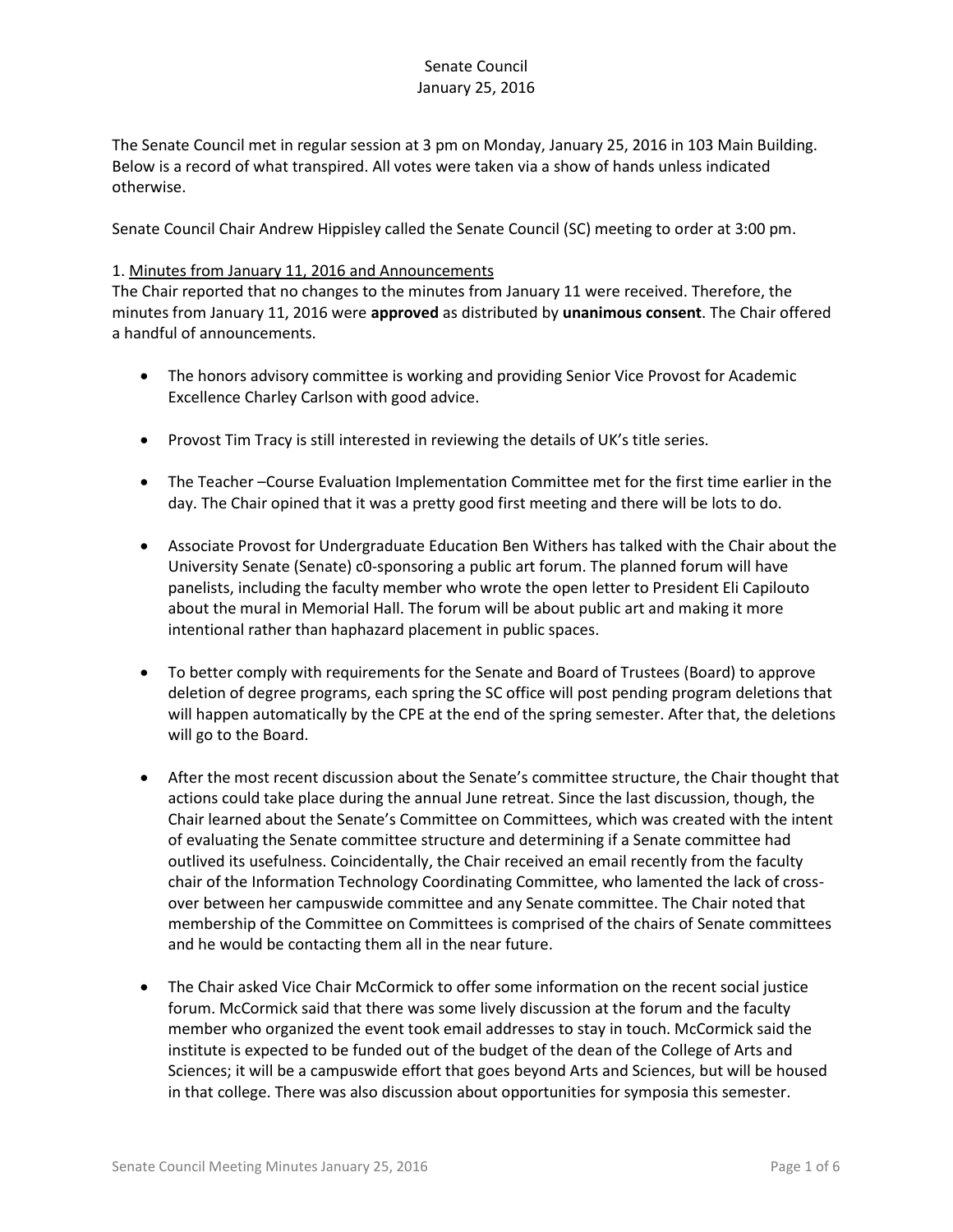The chair introduced Ms. Michelle Rueff, the new student member of SC. Those present around the table introduced themselves.

#### 2. Revitalizing the Campus Core - Vice President for Facilities Management Mary Vosevich

The Chair welcomed Vice President for Facilities Management Mary Vosevich. Guest Vosevich gave a presentation on campus revitalization to SC members. She explained how buildings were selected to be on a list for revitalization and also explained some of the building improvements that could be made in this initial phase of a three-phase process. Vosevich said that Kentucky's General Assembly approved a request to provide \$125 million in return for an equal contribution from UK, resulting in a total of \$250 million for the revitalization. During the presentation, there were a few questions from SC members.

Grossman asked for clarification regarding the term "maker space" and Vosevich replied that it referred to a space where things are physically created; such areas are of interest to faculty and students in Engineering, Design, Fine Arts, etc. Mazur asked how the "campus core" was determined, noting that Taylor Education Building and other Education buildings were excluded. Vosevich replied that it was done in collaboration with Provost Tracy and Executive Vice President for Finance and Administration Eric Monday. She said that they also looked around to see where funds have been put into buildings recently. She said that improvements will not happen overnight because people have to be relocated to modernize their space and there would likely be a domino effect. She said that when they started to prioritize buildings, they would have to consider that and how to best expedite a project, which will be multi-year projects.

Vosevich mentioned the renovations to Patterson Hall and said that she hoped to have a lovely sculpture in front of the building. Blonder suggested that any statues or sculptures steer clear of sexist imagery; Blonder offered the statue/sculpture outside the Kentucky Clinic as an example of what to avoid. Blonder also asked about the ultimate fate of the Kirwan-Blanding Complex. Vosevich said that conversations were still ongoing about that space, but that restoring the towers to their original condition would cost almost \$100 million for the two towers; she noted that students no longer desire the type of room and bathroom arrangements that the towers had. She said that a couple of the lowrise buildings could be used in the coming year but would be vacated as the new residence halls come on line. No decision has been made about the area, yet.

Wilson asked for more information to get a better sense of the time scope for phase I of the revitalization process. Vosevich explained that the timing depended a lot on surge space and swing space. There is space in the old Lexington Theological Seminary (LTS) space for about 90 employees, so that will probably be used for swing space once the renovations to the Gatton College of Business and Economics Building is complete. Wilson opined that it would likely take six to eight years to complete phase I.

Vosevich said that she received an encouraging response when she reached out to UK's Office of Philanthropy about philanthropic support for the renovations. Mazur asked how the Patterson Hall renovations were being funded and Vosevich replied that contributions from Aramark's food contract were the source. Blonder noted that the Senate had an infrastructure committee, the Senate's Academic Facilities Committee (SAFC). Vosevich said she had met with the SAFC in the past. She said that she and other administrators will talk about which employees will be involved and how they will be involved. Vosevich said she had a meeting the following day on how to involve students in the revitalization project, but that it was important to continue moving forward even if students were gone over the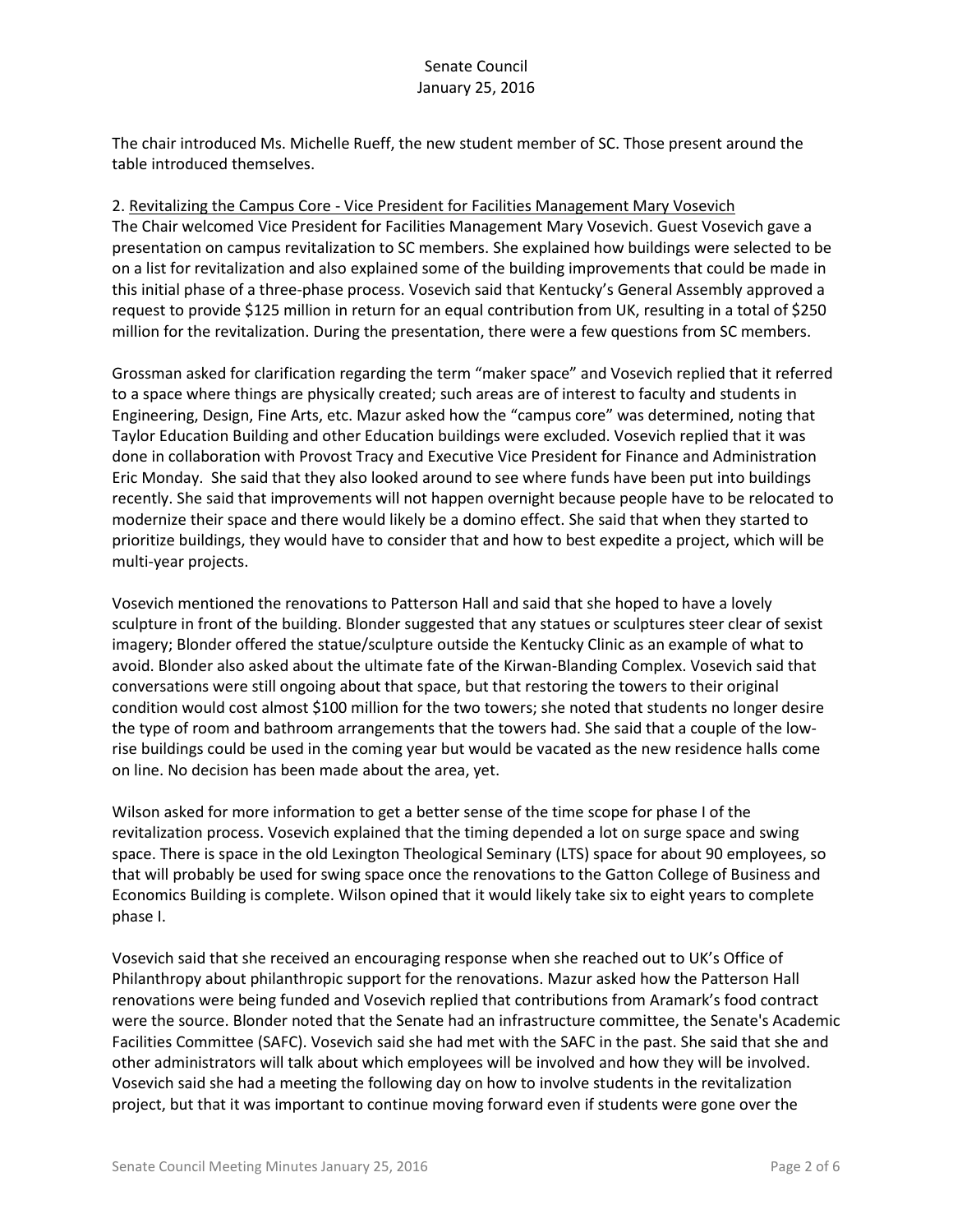summer. The Chair encouraged Vosevich to engage with the SAFC, as the Senate [and by extension its subcommittees] are representative of faculty input.

Grossman opined that Mazur's initial question of how the core was defined was not answered and asked for more information. Vosevich said that the campus core was defined by Provost Tracy and Executive Vice President Monday, who started on north campus and were moving south. Grossman said that folks did not understand how the Reynolds Building was part of the core, but the Education buildings between it and main campus were not included in the core. Vosevich said she understood that the general area was always referred to as the core, but there was also considerations made for buildings where UK has already spent money. She said the effort was to include buildings that have not really had any attention. Vosevich noted that Educations' Early Childhood Center was recently renovated. Mazur noted that the unit was moved wholesale to the LTS site; Vosevich replied that the money used to prepare the LTS site was money put toward Education. Grossman said that there would be better faculty buy-in if the Education buildings were included within the yellow lines, even if the Education buildings were not included in the list of buildings to be renovated; Vosevich said that she would be meeting with EVPFA Monday and Provost Tracy later in the afternoon and would mention that suggestion to them.

Mazur said that she chaired the Education faculty council about 15 years ago and all the criteria for buildings needing renovation today were true of the Education buildings 15 years ago. Vosevich said that she had a meeting with Provost Tracy later in the day and would mention this to him. Porter said that there was good criteria in place to define what buildings needed attention; he suggested that Vosevich remove the yellow lines [in the presentation that outlined the "new" core], which would stop offending the Education faculty and others who may happen to have office space on the wrong side of a street.

The Chair referred to the lengthy agenda ahead of SC and thanked Vosevich for attending.

# 3. Proposed Non-Standard Calendar for PA 681 (Martin School)

Guest Nicolai Petrovsky (GS/Martin School of Public Policy and Administration) explained that the Martin School offers two masters degrees (Master of Public Administration and Master of Public Policy) and students in both programs write a capstone as their final project instead of taking a comprehensive exam. He said that the capstone projects have an oral defense in front of three professors and one or two professionals from Lexington or Frankfort and they are usually all held on one day. Petrovsky noted that this year there are 27 masters students and it would not be possible to schedule them all for one day – he would need to add an additional day of capstone defenses. Capstones are scheduled as late in the semester as possible; while it was possible to create another capstone defense day on April 20, he preferred to hold it on the day after April 21. The University calendar says that the last day for a final exam is April 21, hence his request to hold capstone defenses on April 22. Petrovsky noted that it would disadvantage some students if the additional day for capstone defenses was before April 21.

Grossman **moved** to approve a nonstandard calendar for PA 681 so that capstone defenses could be held on April 22 and Wood **seconded**. A **vote** was taken and the motion **passed** with none opposed.

4. Committee Reports a. Senate's Admissions Advisory Committee - Katherine McCormick, Chair i. Update on Activities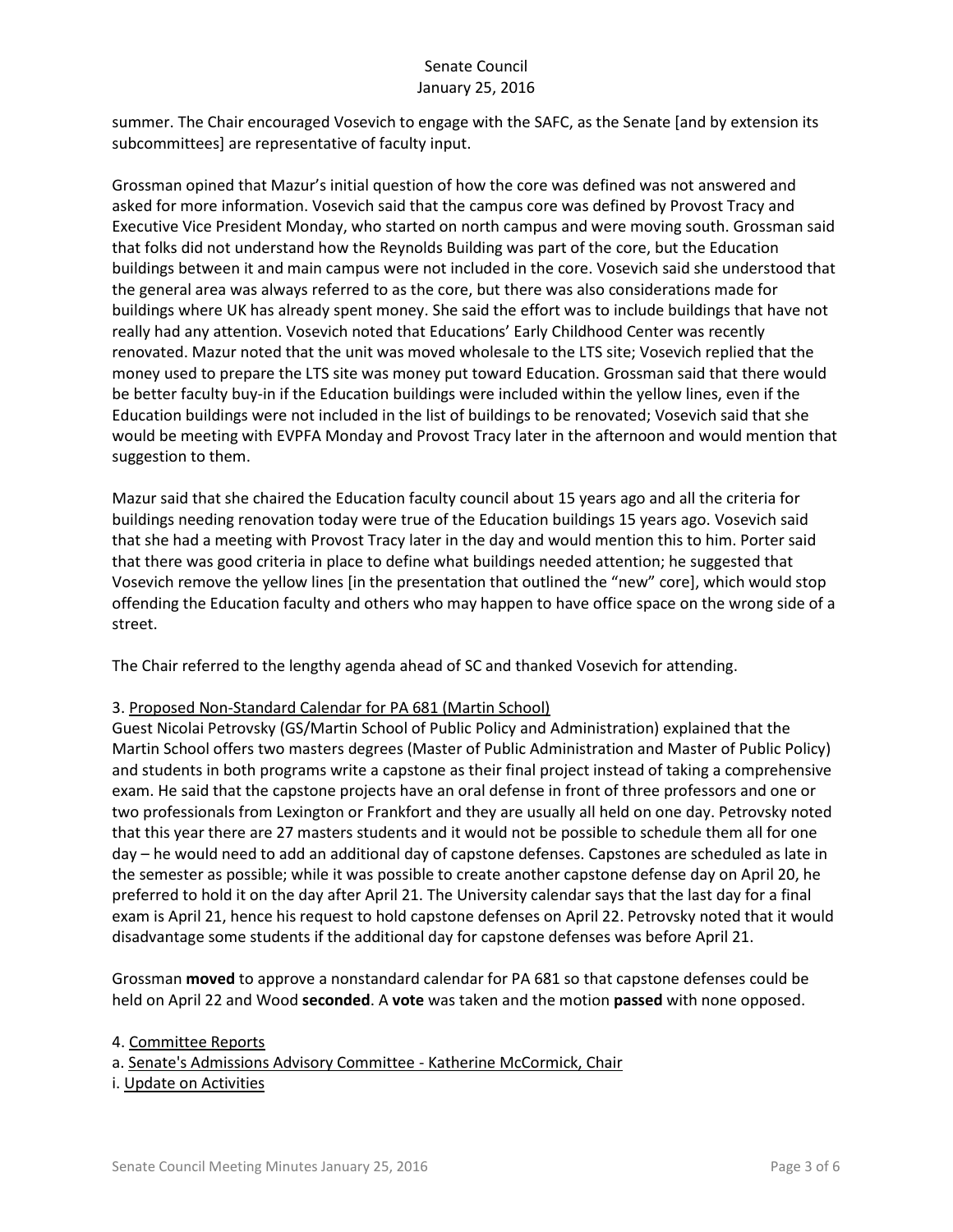McCormick, chair of the Senate's Admissions Advisory Committee (SAAC), said that the SAAC was enthusiastically reconvening and there were opportunities for UK that the SAAC could to address. She said that the SAAC will soon offer recommendations on the characteristics of the 2016 freshman class, such as size and average ACT score. McCormick said a final report will be given by the Provost at the end of the year. McCormick said she invited Witt and members of the Enrollment Management Team (Todd Brann and Michelle Nordin) to share a report with the full Senate so faculty can have a better idea of the freshman class, as opposed to the President's brief remarks.

Schroeder wondered if the SAAC considered how students are advised into their initial majors; she said that in her department, STEM Education, some students declared STEM Education (Math) as a major but were not academically ready– they were often having to be placed into college algebra because their ACT score did not allow them to be placed in STEM Education (math) starting point of calculus. Guest Don Witt, registrar and associate provost for enrollment management, said that he and others were looking at how students are advised; the goal is for a reality check sooner in the process so admitted students are better aligned when they go into a major.

Witt thanked SC members for inviting him and some team members to talk about undergraduate admissions; he noted that the presentation was already posted online. He thanked McCormick for resurrecting the SAAC and said he planned to use the SAAC to help guide his office as enrollment management issues are identified, such as freshman class size. He said that the goal last year was to have an entering freshman class of 5,200 as well as increase its diversity. He said they were able to reach those goals, but it was challenging and would continue to be so; there was a cross-roads with challenges of class size, academic preparedness, scholarships, advising, and diversity. Witt acknowledged that UK could not continue to grow freshman class sizes without also thinking of issues of access and opportunity. McCormick said that it was her understanding that the SAAC would bring forward a recommendation to cap the freshman class size for 2016 at 5,150, a little less than the number for fall 2015.

Witt offered SC members details about the enrollment management process and engaged with them in a long, lively discussion members. There were a number of questions from SC members, who appeared to be satisfied with the answers given by Witt, Brann and Nordin. Towards the ends of the discussion, McCormick said that when Witt attends the Senate meeting, he should be prepared for questions about a 21% increase in freshman class size not being matched with a 21% increase in faculty. She added that she appreciated Witt's conversation with SC, specifically that it was not a lecture.

# b. Senate's Academic Programs Committee (SAPC) - Margaret Schroeder, Chair

i. Deletion of Dramatics and Speech Education Teacher Certification Program

Schroeder, chair of the SAPC, explained that she was participating via Skype due to illness in her family. Schroeder explained the proposal to delete the Dramatics and Speech Education Teacher Certification Program. She said that it was actually absorbed by the English Education major around 2004 and is not a certifiable option anymore; it was deleted from our inventory by the Council on Postsecondary Education in the 2000s, so the proposal was an exercise in cleaning up paperwork at the University level.

The Chair said that the **motion** from the SAPC was that the recommendation that the University Senate approve the deletion of the Dramatics and Speech Education Program, in the Department of Curriculum and Instruction within the College of Education. Because the motion came from committee, no **second** was required. There were no questions or comments. A **vote** was taken and the motion **passed** with none opposed.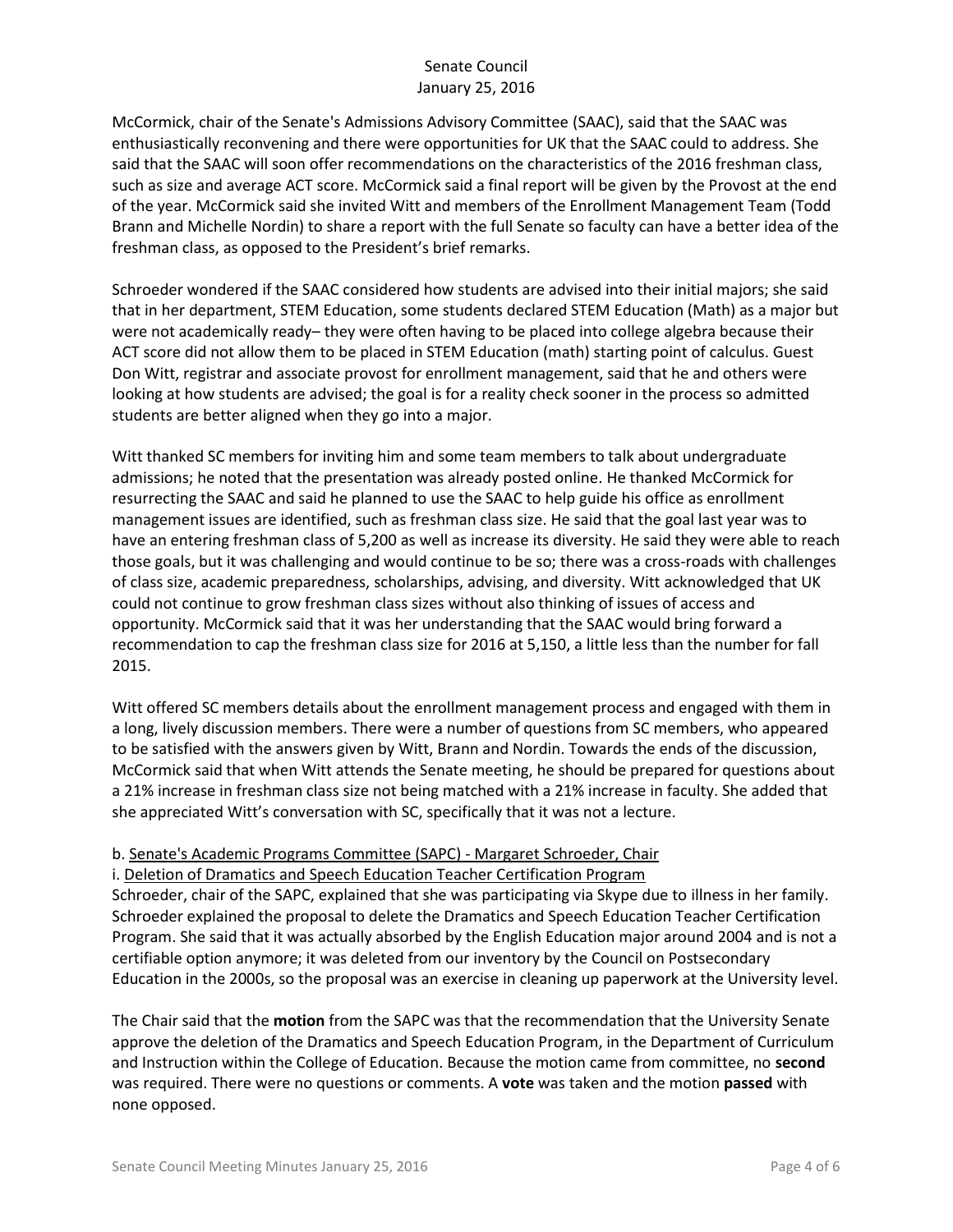ii. Graduate Certificate in College, Career, and Civic Life (C3) Teaching and Learning Certificate Schroeder explained the proposal. Guest Kathy Swan (ED/Curriculum and Instruction) answered a couple questions from SC members. Grossman suggested that Swan add language to the proposal regarding how faculty of record can be added or removed. After additional clarifying comments, the Chair remarked that it would be best to have that revision prior to the Senate meeting.

The Chair said that the **motion** from the SAPC was that the Senate approve the establishment of a new Graduate Certificate in College, Career, and Civic Life (C3) Teaching & Learning Certificate, in the Department of Curriculum and Instruction within the College of Education. Because the motion came from committee, no **second** was required. A **vote** was taken and the motion **passed** with none opposed.

The Chair said that Bailey, chair of the Senate's Academic Organization and Structure Committee (SAOSC), was not in attendance to present the two SAOSC proposals; he asked for suggestions from SC members. Porter said that he was a member of SAOSC and could explain the two proposals.

c. Senate's Academic Organization and Structure Committee (SAOSC) - Ernie Bailey, Chair

i. Proposed Name Change of the Department of Health Behavior to the Department of Health, Behavior & Society

The Chair said that **motion** from SAOSC was a recommendation that the Senate endorse the change of the name of the Department of Health Behavior to the Department of Health, Behavior & Society. Because the motion came from committee, no **second** was required. Porter said the proposal was a straightforward name change. There being no further comments or questions, a **vote** was taken and the motion **passed** with none opposed.

Because he was the contact person for the following proposal, the Chair turned over the responsibility of chair to Vice Chair McCormick.

ii, Proposed New Department of Linguistics and Move of the Minor in Linguistics, BA/BS Linguistics, and MA in Linguistic Theory and Typology to the Proposed New Department

The **motion** from the SAOSC was that the Senate endorse the creation of the new Department of Linguistics and approve the move of the Minor in Linguistics, BA/BS Linguistics, and MA in Linguistic Theory and Typology to the proposed new Department of Linguistics. Because the motion came from committee, no **second** was required.

There were a variety of questions from SC members about the proposal, which Hippisley answered. Most of the questions pertained to the separation of some faculty from the Department of English, faculty support within the College of Arts and Sciences, and how tenure and promotion will be handled for faculty who came in under the rules in English.

When there were no further questions, a **vote** was taken and the motion **passed** with none opposed and one abstaining.

Vice Chair McCormick handed the duties of the chair back to the Chair.

#### 5. Request to Waive *Senate Rules 5.2.4.8.1* ("Common Examinations") for CHE 230-001

Grossman explained that he wanted to change classrooms for the common exam for CHE 230-001 so he could deliver the exam via computer – the only room on campus large enough for his class is in the